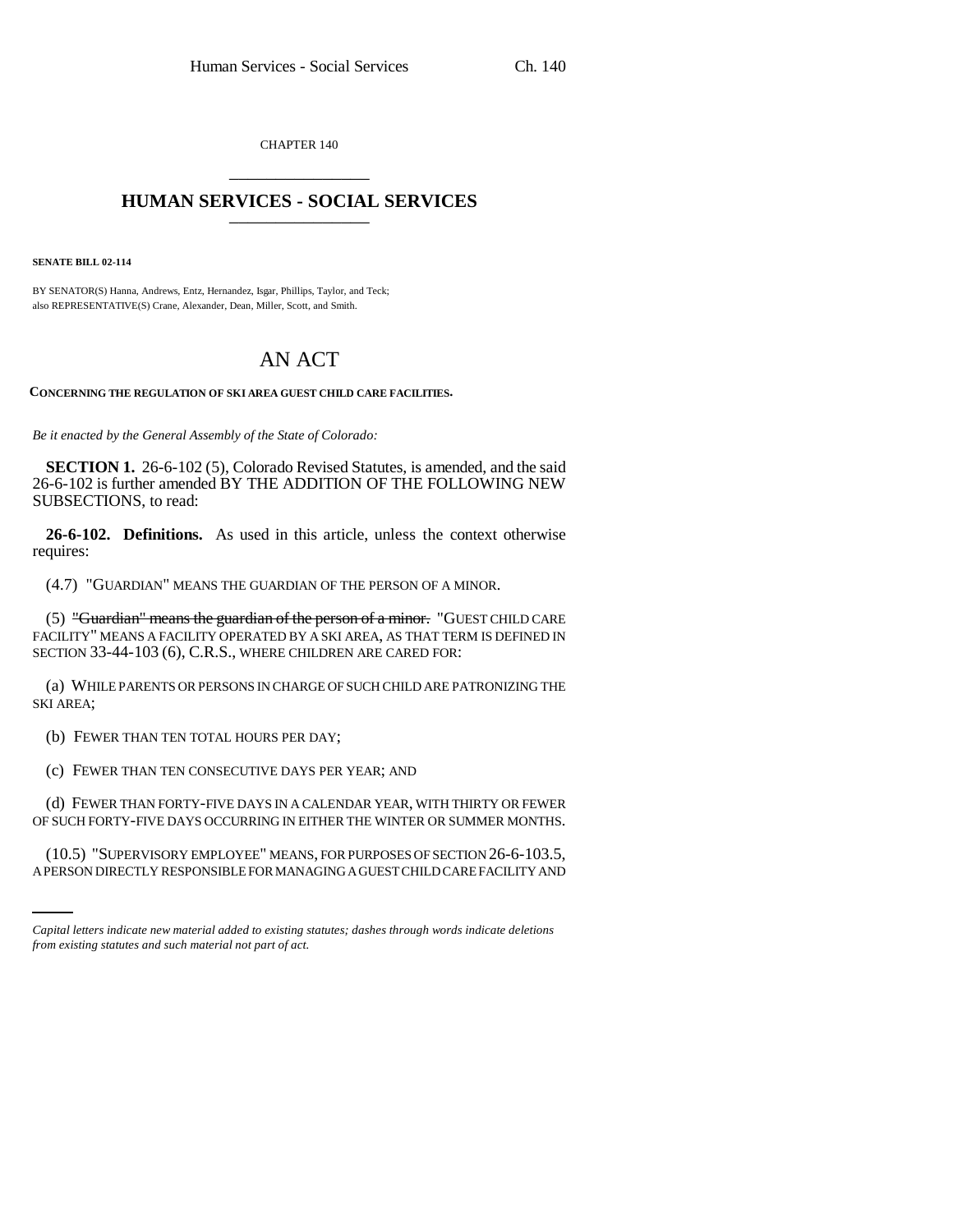Ch. 140 Human Services - Social Services

THE EMPLOYEES OF SUCH FACILITY.

**SECTION 2.** Part 1 of article 6 of title 26, Colorado Revised Statutes, is amended BY THE ADDITION OF A NEW SECTION to read:

**26-6-103.5. Application of part - guest child care facilities.** (1) GUEST CHILD CARE FACILITIES SHALL BE SUBJECT ONLY TO THE REQUIREMENTS OF THIS SECTION AND SHALL OTHERWISE BE EXCLUDED FROM THE REQUIREMENTS OF THIS PART 1. EACH GUEST CHILD CARE FACILITY SHALL POST A NOTICE IN BOLD PRINT AND IN PLAIN VIEW ON THE PREMISES OF THE GUEST CHILD CARE FACILITY. THE NOTICE SHALL SPECIFY THE TELEPHONE NUMBER AND ADDRESS OF THE APPROPRIATE DIVISION WITHIN THE STATE DEPARTMENT FOR INVESTIGATING CHILD CARE FACILITY COMPLAINTS AND SHALL STATE THAT ANY COMPLAINT ABOUT THE GUEST CHILD CARE FACILITY'S COMPLIANCE WITH THESE REQUIREMENTS SHOULD BE DIRECTED TO SUCH DIVISION.

(2) NO PERSON OR ENTITY SHALL OPERATE A GUEST CHILD CARE FACILITY UNLESS THE FOLLOWING REQUIREMENTS ARE MET:

(a) THE GUEST CHILD CARE FACILITY IS INSPECTED NOT LESS FREQUENTLY THAN ONE TIME PER YEAR BY THE DEPARTMENT OF PUBLIC HEALTH AND ENVIRONMENT, AND IT CONFORMS TO THE SANITARY STANDARDS PRESCRIBED BY SUCH DEPARTMENT UNDER THE PROVISIONS OF SECTION 25-1-107 (1) (m), C.R.S.;

(b) THE GUEST CHILD CARE FACILITY IS INSPECTED NOT LESS FREQUENTLY THAN ONE TIME PER YEAR BY THE LOCAL FIRE DEPARTMENT, AND IT CONFORMS TO THE FIRE PREVENTION AND PROTECTION REQUIREMENTS OF THE LOCAL FIRE DEPARTMENT IN THE LOCALITY OF THE FACILITY, OR IN LIEU THEREOF, THE DIVISION OF LABOR;

(c) THE GUEST CHILD CARE FACILITY RETAINS, ON THE PREMISES AT ALL TIMES, THE RECORDS OF THE INSPECTIONS REQUIRED BY PARAGRAPHS (a) AND (b) OF THIS SUBSECTION (2) FOR THE CURRENT CALENDAR YEAR AND THE IMMEDIATELY PRECEDING CALENDAR YEAR;

(d) THE GUEST CHILD CARE FACILITY RETAINS, ON THE PREMISES AT ALL TIMES, A RECORD OF CHILDREN CARED FOR OVER THE COURSE OF THE CURRENT CALENDAR YEAR AND THE IMMEDIATELY PRECEDING CALENDAR YEAR:

(e) AT LEAST ONE SUPERVISORY EMPLOYEE, AS THAT TERM IS DEFINED IN SECTION 26-6-102 (10.5), IS ON DUTY AT THE FACILITY AT ALL TIMES WHEN THE FACILITY IS OPERATING;

(f) (I) THE GUEST CHILD CARE FACILITY REQUIRES ALL SUPERVISORY EMPLOYEES OF THE GUEST CHILD CARE FACILITY AND APPLICANTS FOR SUPERVISORY EMPLOYEE POSITIONS AT THE GUEST CHILD CARE FACILITY TO OBTAIN A FINGERPRINT-BASED CRIMINAL HISTORY CHECK THROUGH THE COLORADO BUREAU OF INVESTIGATION AND REQUESTS THE STATE DEPARTMENT TO ASCERTAIN WHETHER THE PERSON BEING INVESTIGATED HAS BEEN CONVICTED OF ANY OF THE CRIMINAL OFFENSES SPECIFIED IN SECTION 26-6-104 (7) (a) (I) OR WHETHER THE PERSON HAS BEEN DETERMINED TO HAVE A PATTERN OF MISDEMEANOR CONVICTIONS AS DESCRIBED IN SECTION 26-6-104 (8) (b), AND THE GUEST CHILD CARE FACILITY PROHIBITS THE HIRING OF ANY SUCH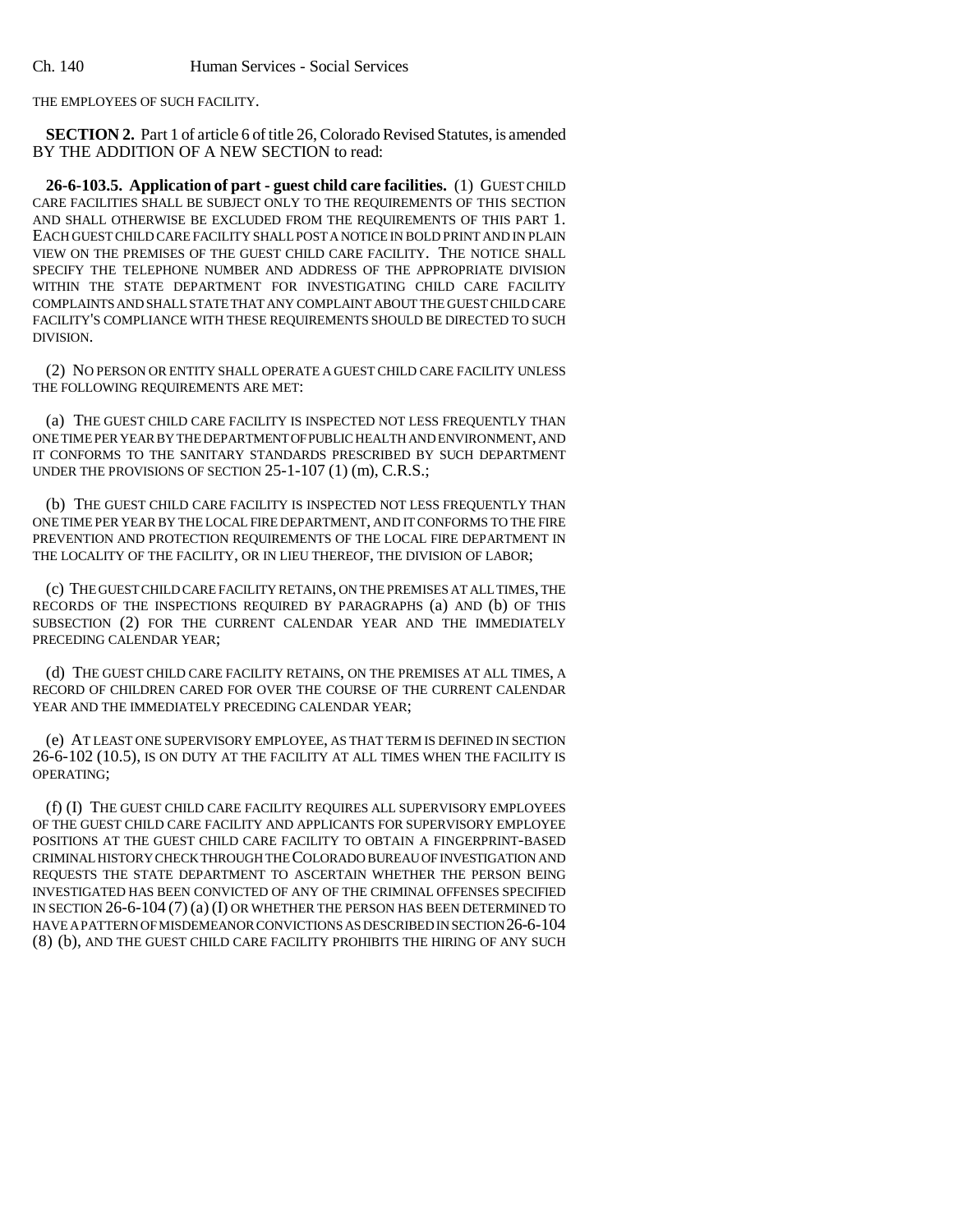PERSON AS A SUPERVISORY EMPLOYEE OR TERMINATES THE EMPLOYMENT OF ANY SUCH PERSON AS A SUPERVISORY EMPLOYEE UPON CONFIRMATION OF SUCH A CRIMINAL HISTORY;

(II) NOTWITHSTANDING THE PROVISIONS OF SUBPARAGRAPH (I) OF THIS PARAGRAPH (f), THE GUEST CHILD CARE FACILITY REQUIRES ALL SUPERVISORY EMPLOYEES AND APPLICANTS FOR SUPERVISORY EMPLOYEE POSITIONS WHO HAVE RESIDED IN THE STATE OF COLORADO FOR FEWER THAN TWO YEARS TO HAVE A FEDERAL BUREAU OF INVESTIGATION FINGERPRINT-BASED CRIMINAL HISTORY BACKGROUND CHECK THROUGH THE COLORADO BUREAU OF INVESTIGATION AND REQUESTS THE STATE DEPARTMENT TO ASCERTAIN WHETHER THE PERSON BEING INVESTIGATED HAS BEEN CONVICTED OF ANY OF THE CRIMINAL OFFENSES SPECIFIED IN SECTION 26-6-104 (7) (a) (I) OR WHETHER THE PERSON HAS BEEN DETERMINED TO HAVE A PATTERN OF MISDEMEANOR CONVICTIONS AS DESCRIBED IN SECTION 26-6-104 (8) (b), AND THE GUEST CHILD CARE FACILITY PROHIBITS THE HIRING OF ANY SUCH PERSON AS A SUPERVISORY EMPLOYEE OR TERMINATES THE EMPLOYMENT OF ANY SUCH PERSON AS A SUPERVISORY EMPLOYEE UPON CONFIRMATION OF SUCH A CRIMINAL HISTORY;

(III) THE GUEST CHILD CARE FACILITY REQUESTS THE STATE DEPARTMENT TO ACCESS THE STATE CENTRAL REGISTRY OF CHILD PROTECTION TO DETERMINE WHETHER THE SUPERVISORY EMPLOYEE OR APPLICANT FOR A SUPERVISORY EMPLOYEE POSITION IS THE SUBJECT OF A REPORT OF KNOWN OR SUSPECTED CHILD ABUSE, AND THE GUEST CHILD CARE FACILITY PROHIBITS THE HIRING OF ANY SUCH PERSON AS A SUPERVISORY EMPLOYEE OR TERMINATES THE EMPLOYMENT OF ANY SUCH PERSON AS A SUPERVISORY EMPLOYEE. PURSUANT TO SECTION 19-1-307(2)(k), C.R.S., CENTRAL REGISTRY INFORMATION SHALL BE MADE AVAILABLE IF A PERSON'S NAME IS ON THE CENTRAL REGISTRY OF CHILD PROTECTION OR HAS BEEN DESIGNATED AS "STATUS PENDING" PURSUANT TO SECTION 19-3-313 (5.5) (b), C.R.S.

(IV) (A) THE GUEST CHILD CARE FACILITY REQUESTS THE STATE DEPARTMENT TO OBTAIN A COMPARISON SEARCH ON THE ICON SYSTEM AT THE STATE JUDICIAL DEPARTMENT WITH THE NAME AND DATE OF BIRTH INFORMATION AND ANY OTHER AVAILABLE SOURCE OF CRIMINAL HISTORY INFORMATION THAT THE STATE DEPARTMENT DETERMINES IS APPROPRIATE, WHETHER OR NOT THE CRIMINAL HISTORY BACKGROUND CHECK CONFIRMS A CRIMINAL HISTORY, IN ORDER TO DETERMINE THE CRIME OR CRIMES, IF ANY, FOR WHICH THE SUPERVISORY EMPLOYEE OR APPLICANT FOR A SUPERVISORY EMPLOYEE POSITION WAS ARRESTED OR CONVICTED AND THE DISPOSITION THEREOF; AND

(B) THE GUEST CHILD CARE FACILITY REQUESTS THE STATE DEPARTMENT TO OBTAIN SUCH INFORMATION CONCERNING THE SUPERVISORY EMPLOYEE OR APPLICANT FOR A SUPERVISORY EMPLOYEE POSITION FROM ANY OTHER RECOGNIZED DATABASE, IF ANY, THAT IS ACCESSIBLE ON A STATEWIDE BASIS AS SET FORTH BY RULES PROMULGATED BY THE STATE BOARD;

(g) (I) THE GUEST CHILD CARE FACILITY REQUIRES ALL OTHER EMPLOYEES OF THE GUEST CHILD CARE FACILITY TO OBTAIN A FINGERPRINT-BASED CRIMINAL HISTORY CHECK THROUGH THE COLORADO BUREAU OF INVESTIGATION AND REQUESTS THE STATE DEPARTMENT TO ASCERTAIN WHETHER THE PERSON BEING INVESTIGATED HAS BEEN CONVICTED OF ANY OF THE CRIMINAL OFFENSES SPECIFIED IN SECTION 26-6-104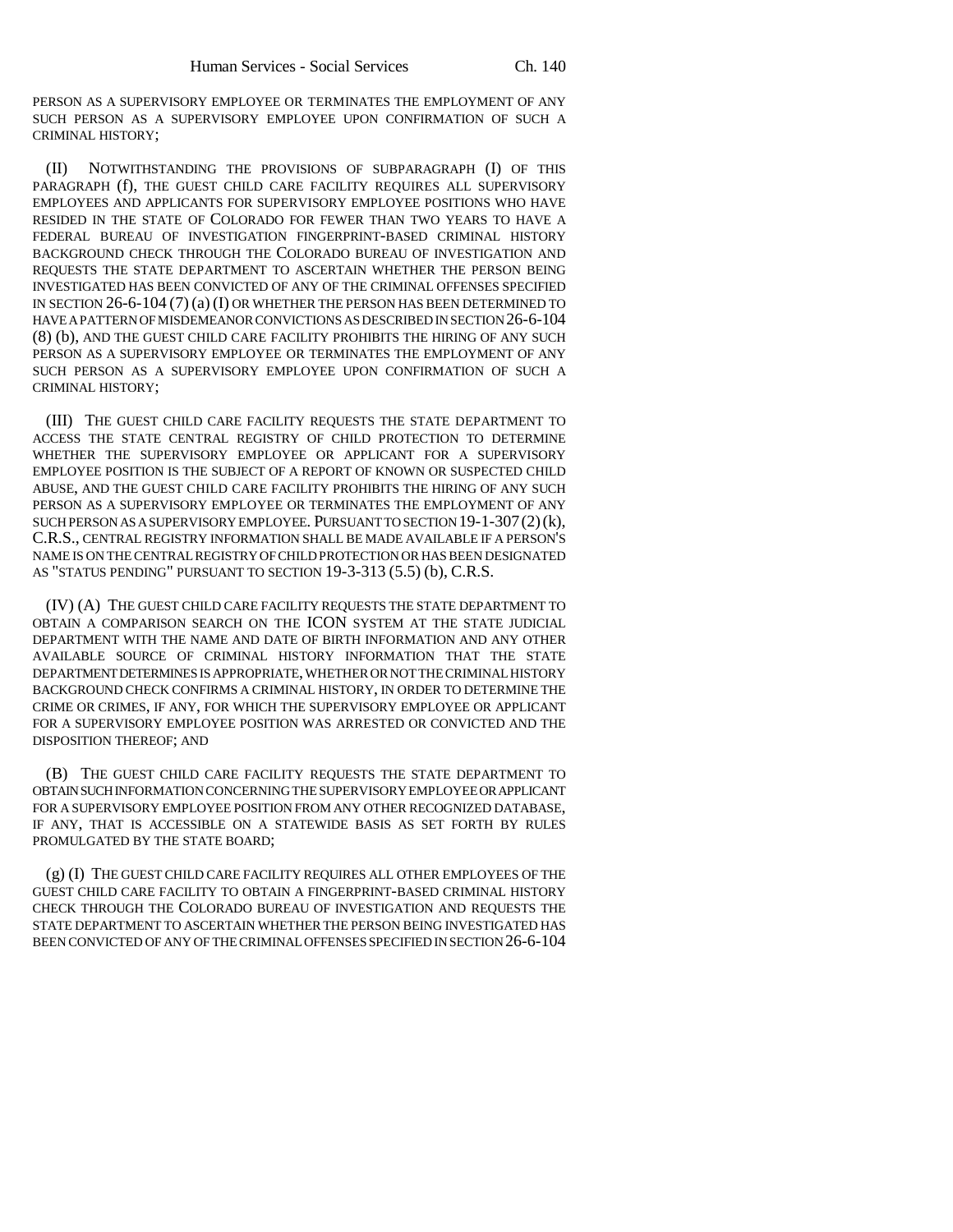(7) (a) (I) OR WHETHER THE PERSON HAS BEEN DETERMINED TO HAVE A PATTERN OF MISDEMEANOR CONVICTIONS AS DESCRIBED IN SECTION 26-6-104 (8) (b), AND THE GUEST CHILD CARE FACILITY TERMINATES THE EMPLOYMENT OF ANY SUCH PERSON AS AN EMPLOYEE UPON CONFIRMATION OF SUCH A CRIMINAL HISTORY;

(II) NOTWITHSTANDING THE PROVISIONS OF SUBPARAGRAPH (I) OF THIS PARAGRAPH (g), THE GUEST CHILD CARE FACILITY REQUIRES ALL EMPLOYEES, OTHER THAN SUPERVISORY EMPLOYEES, WHO HAVE RESIDED IN THE STATE OF COLORADO FOR FEWER THAN TWO YEARS TO HAVE A FEDERAL BUREAU OF INVESTIGATION FINGERPRINT-BASED CRIMINAL HISTORY BACKGROUND CHECK THROUGH THE COLORADO BUREAU OF INVESTIGATION AND REQUESTS THE STATE DEPARTMENT TO ASCERTAIN WHETHER THE PERSON BEING INVESTIGATED HAS BEEN CONVICTED OF ANY OF THE CRIMINAL OFFENSES SPECIFIED IN SECTION 26-6-104 (7) (a) (I) OR WHETHER THE PERSON HAS BEEN DETERMINED TO HAVE A PATTERN OF MISDEMEANOR CONVICTIONS AS DESCRIBED IN SECTION 26-6-104(8)(b), AND THE GUEST CHILD CARE FACILITY TERMINATES THE EMPLOYMENT OF ANY SUCH PERSON AS AN EMPLOYEE UPON CONFIRMATION OF SUCH A CRIMINAL HISTORY;

(III) THE GUEST CHILD CARE FACILITY REQUESTS THE STATE DEPARTMENT TO ACCESS THE STATE CENTRAL REGISTRY OF CHILD PROTECTION TO DETERMINE WHETHER THE EMPLOYEE IS THE SUBJECT OF A REPORT OF KNOWN OR SUSPECTED CHILD ABUSE, AND THE GUEST CHILD CARE FACILITY TERMINATES THE EMPLOYMENT OF ANY SUCH PERSON. PURSUANT TO SECTION 19-1-307 (2) (k), C.R.S., CENTRAL REGISTRY INFORMATION SHALL BE MADE AVAILABLE IF A PERSON'S NAME IS ON THE CENTRAL REGISTRY OF CHILD PROTECTION OR HAS BEEN DESIGNATED AS "STATUS PENDING" PURSUANT TO SECTION 19-3-313 (5.5) (b), C.R.S.;

(IV) (A) THE GUEST CHILD CARE FACILITY REQUESTS THE STATE DEPARTMENT TO OBTAIN A COMPARISON SEARCH ON THE ICON SYSTEM AT THE STATE JUDICIAL DEPARTMENT WITH THE NAME AND DATE OF BIRTH INFORMATION AND ANY OTHER AVAILABLE SOURCE OF CRIMINAL HISTORY INFORMATION THAT THE STATE DEPARTMENT DETERMINES IS APPROPRIATE, WHETHER OR NOT THE CRIMINAL HISTORY BACKGROUND CHECK CONFIRMS A CRIMINAL HISTORY, IN ORDER TO DETERMINE THE CRIME OR CRIMES, IF ANY, FOR WHICH THE EMPLOYEE WAS ARRESTED OR CONVICTED AND THE DISPOSITION THEREOF; AND

(B) THE GUEST CHILD CARE FACILITY REQUESTS THE STATE DEPARTMENT TO OBTAIN SUCH INFORMATION CONCERNING THE EMPLOYEE FROM ANY OTHER RECOGNIZED DATABASE, IF ANY, THAT IS ACCESSIBLE ON A STATEWIDE BASIS AS SET FORTH BY RULES PROMULGATED BY THE STATE BOARD; AND

(h) THE GUEST CHILD CARE FACILITY MAINTAINS THE FOLLOWING EMPLOYEE-TO-CHILD RATIOS AT ALL TIMES WHEN THE FACILITY IS OPERATING:

(I) ONE GUEST CHILD CARE FACILITY EMPLOYEE FOR EVERY FIVE CHILDREN AGES SIX WEEKS TO EIGHTEEN MONTHS;

(II) ONE GUEST CHILD CARE FACILITY EMPLOYEE FOR EVERY FIVE CHILDREN AGES TWELVE MONTHS TO THIRTY-SIX MONTHS;

(III) ONE GUEST CHILD CARE FACILITY EMPLOYEE FOR EVERY SEVEN CHILDREN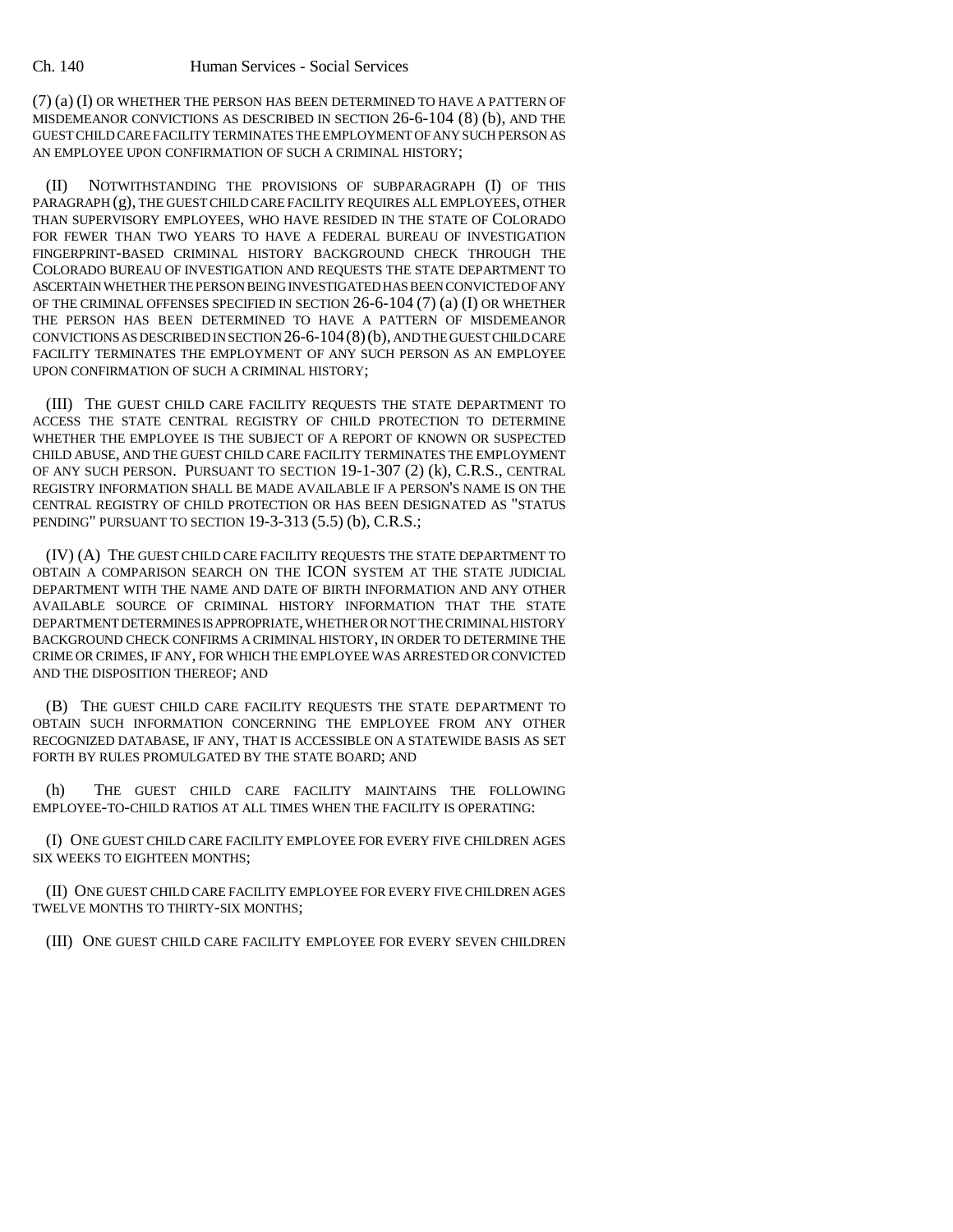AGES TWENTY-FOUR MONTHS TO THIRTY-SIX MONTHS;

(IV) ONE GUEST CHILD CARE FACILITY EMPLOYEE FOR EVERY EIGHT CHILDREN AGES TWO AND ONE-HALF YEARS TO THREE YEARS;

(V) ONE GUEST CHILD CARE FACILITY EMPLOYEE FOR EVERY TEN CHILDREN AGES THREE YEARS TO FOUR YEARS;

(VI) ONE GUEST CHILD CARE FACILITY EMPLOYEE FOR EVERY TWELVE CHILDREN AGES FOUR YEARS TO FIVE YEARS;

(VII) ONE GUEST CHILD CARE FACILITY EMPLOYEE FOR EVERY FIFTEEN CHILDREN AGES FIVE YEARS OF AGE AND OLDER; AND

(VIII) ONE GUEST CHILD CARE FACILITY EMPLOYEE FOR EVERY TEN CHILDREN IN A MIXED AGE GROUP, AGES TWO AND ONE-HALF YEARS TO SIX YEARS.

(3) (a) IF THE GUEST CHILD CARE FACILITY REFUSES TO HIRE A SUPERVISORY EMPLOYEE OR TERMINATES THE EMPLOYMENT OF A SUPERVISORY EMPLOYEE AS A RESULT OF INFORMATION DISCLOSED IN AN INVESTIGATION OF THE SUPERVISORY EMPLOYEE OR APPLICANT THEREFOR PURSUANT TO PARAGRAPH (f) OF SUBSECTION (2) OF THIS SECTION, THE GUEST CHILD CARE FACILITY SHALL NOT BE SUBJECT TO CIVIL LIABILITY FOR SUCH REFUSAL TO HIRE.

(b) IF THE GUEST CHILD CARE FACILITY TERMINATES THE EMPLOYMENT OF AN EMPLOYEE AS A RESULT OF THE INFORMATION DISCLOSED IN AN INVESTIGATION OF THE EMPLOYEE PURSUANT TO PARAGRAPH (g) OF SUBSECTION (2) OF THIS SECTION, THE GUEST CHILD CARE FACILITY SHALL NOT BE SUBJECT TO CIVIL LIABILITY FOR SUCH TERMINATION OF EMPLOYMENT.

(4) NO GUEST CHILD CARE FACILITY EMPLOYEE OR SUPERVISORY EMPLOYEE APPLICANT WHO HAS OBTAINED A FINGERPRINT-BASED CRIMINAL HISTORY CHECK PURSUANT TO PARAGRAPH (f) OR (g) OF SUBSECTION (2) OF THIS SECTION, OR PURSUANT TO SUBSECTION (5) OF THIS SECTION, SHALL BE REQUIRED TO OBTAIN A NEW FINGERPRINT-BASED CRIMINAL HISTORY CHECK IF HE OR SHE RETURNS TO A GUEST CHILD CARE FACILITY TO WORK IN SUBSEQUENT SEASONS. THE STATE DEPARTMENT SHALL MAINTAIN THE RESULTS OF THE INITIAL BACKGROUND CHECK AND RECEIVE SUBSEQUENT NOTIFICATION OF ACTIVITY ON THE RECORD FOR THE PURPOSE OF REDETERMINING, IF NECESSARY, WHETHER THE EMPLOYEE OR SUPERVISORY EMPLOYEE APPLICANT HAS BEEN CONVICTED OF ANY OF THE CRIMINAL OFFENSES SPECIFIED IN SECTION 26-6-104 (7)(a)(I), OR WHETHER THE EMPLOYEE OR SUPERVISORY EMPLOYEE APPLICANT HAS A PATTERN OF MISDEMEANOR CONVICTIONS AS DESCRIBED IN SECTION 26-6-108 (8) (b), AND THE GUEST CHILD CARE FACILITY SHALL CONTACT THE STATE DEPARTMENT FOR INFORMATION CONCERNING SUBSEQUENT CONVICTIONS, IF ANY, PRIOR TO REHIRING SUCH EMPLOYEE.

(5) THE REQUIREMENTS OF PARAGRAPHS (f) AND (g) OF SUBSECTION (2) OF THIS SECTION SHALL NOT APPLY TO THOSE EMPLOYEES OF GUEST CHILD CARE FACILITIES CONCERNING WHOM CRIMINAL HISTORY BACKGROUND CHECKS WERE CONDUCTED ON OR AFTER JULY 1, 2001, AND BEFORE JULY 1, 2002, FOR PURPOSES OF STATE CHILD CARE LICENSURE REQUIREMENTS.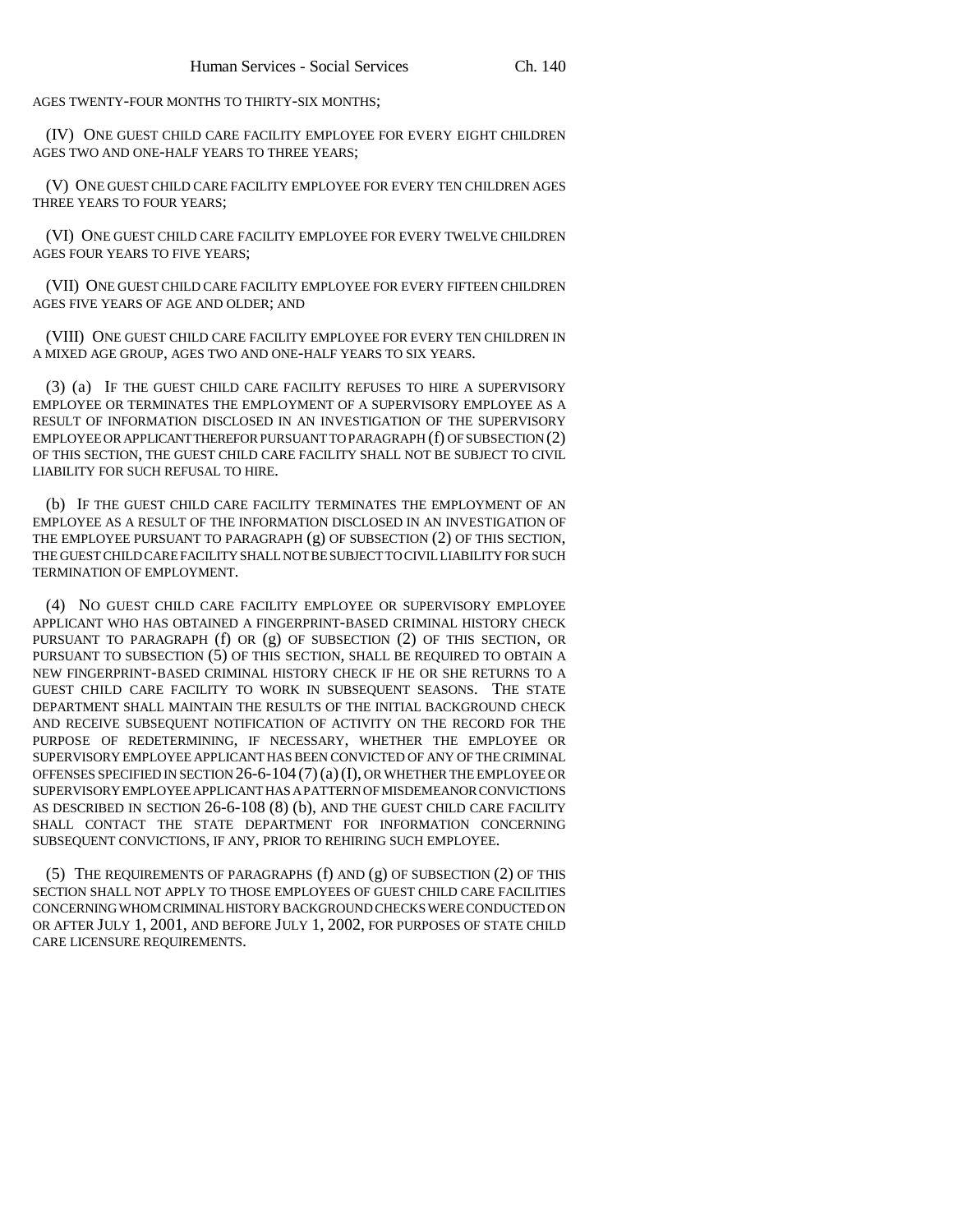(6) FOR PURPOSES OF THIS SECTION, A "GUEST CHILD CARE FACILITY" DOES NOT INCLUDE A SKI SCHOOL. FOR PURPOSES OF THIS SECTION, "SKI SCHOOL" MEANS A SCHOOL LOCATED AT THE SKI AREA IN WHICH THE GUEST CHILD CARE FACILITY IS LOCATED FOR PURPOSES OF TEACHING CHILDREN HOW TO SKI OR SNOWBOARD.

(7) THE STATE DEPARTMENT SHALL HAVE THE AUTHORITY TO RECEIVE, RESPOND TO, AND INVESTIGATE ANY COMPLAINT CONCERNING COMPLIANCE WITH THE REQUIREMENTS SET FORTH IN THIS PART 1 FOR A GUEST CHILD CARE FACILITY.

**SECTION 3.** 19-1-307 (2), Colorado Revised Statutes, is amended BY THE ADDITION OF A NEW PARAGRAPH to read:

**19-1-307. Dependency and neglect records and information.** (2) **Records and reports - access to certain persons - agencies.** Except as otherwise provided in section 19-1-303, only the following persons or agencies shall be given access to child abuse or neglect records and reports:

(r) THE DEPARTMENT OF HUMAN SERVICES INVESTIGATING AN APPLICANT FOR A SUPERVISORY EMPLOYEE POSITION OR AN EMPLOYEE OF A GUEST CHILD CARE FACILITY PURSUANT TO SECTION 26-6-103.5, C.R.S., WHEN THE APPLICANT OR EMPLOYEE, AS A REQUIREMENT OF APPLICATION FOR EMPLOYMENT, HAS GIVEN WRITTEN AUTHORIZATION TO THE DEPARTMENT OF HUMAN SERVICES TO OBTAIN REPORTS OF CHILD ABUSE OR NEGLECT OR TO REVIEW THE STATE CENTRAL REGISTRY OF CHILD PROTECTION.

**SECTION 4.** 25-1-107 (1) (m), Colorado Revised Statutes, is amended to read:

**25-1-107. Powers and duties of the department - repeal.** (1) The department has, in addition to all other powers and duties imposed upon it by law, the following powers and duties:

(m) To establish and enforce sanitary standards for the operation and maintenance of orphanages, day care nurseries, foster homes, family care homes, summer camps for children, lodging houses, GUEST CHILD CARE FACILITIES, AS DEFINED IN SECTION 26-6-102 (5), C.R.S., hotels, public conveyances and stations, schools, factories, workshops, industrial and labor camps, recreational resorts and camps, swimming pools, public baths, mobile home parks, and other buildings, centers, and places used for public gatherings;

**SECTION 5.** 26-6-104 (1) (a), Colorado Revised Statutes, is amended to read:

**26-6-104. Licenses - out-of-state notices and consent.** (1) (a) EXCEPT AS OTHERWISE PROVIDED IN THIS PART 1, no person shall operate any agency or facility defined in this part 1 without first being licensed to operate or maintain such agency or facility by the state department and paying the fee prescribed therefor. Except as otherwise provided in subparagraph  $(II)$  of paragraph  $(b)$  of this subsection  $(1)$  and paragraph (c) of this subsection (1), any such license issued by the state department shall be permanent unless otherwise revoked or suspended pursuant to section 26-6-108.

**SECTION 6. Effective date - applicability.** This act shall take effect July 1,